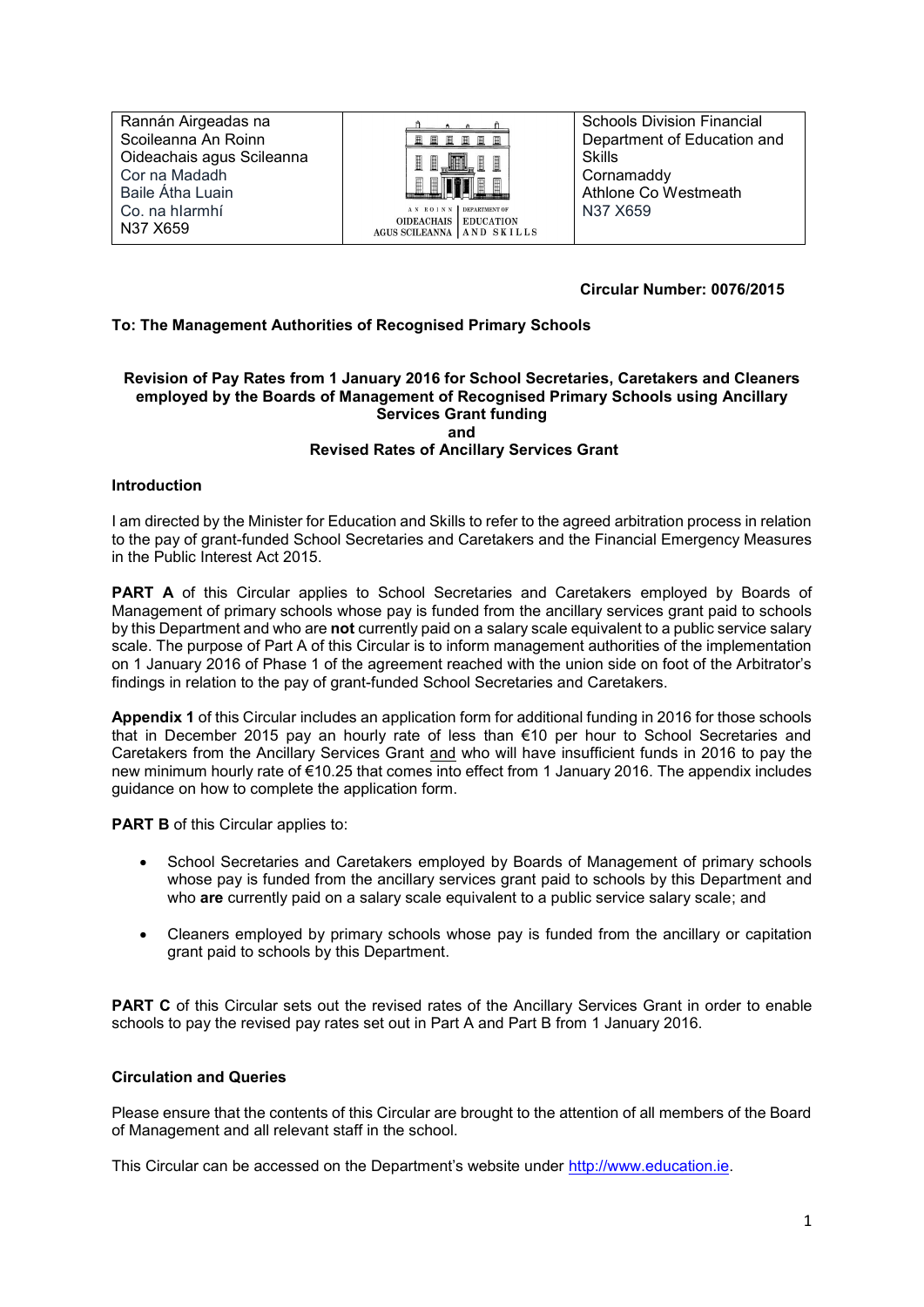Queries regarding the implementation of this Circular should be addressed to the relevant school management body in the first instance.

Philip Crosby<br>
External Staff Relations<br>
External Staff Relations<br>
All Company Schools Divisi 16 December 2015

Schools Division Financial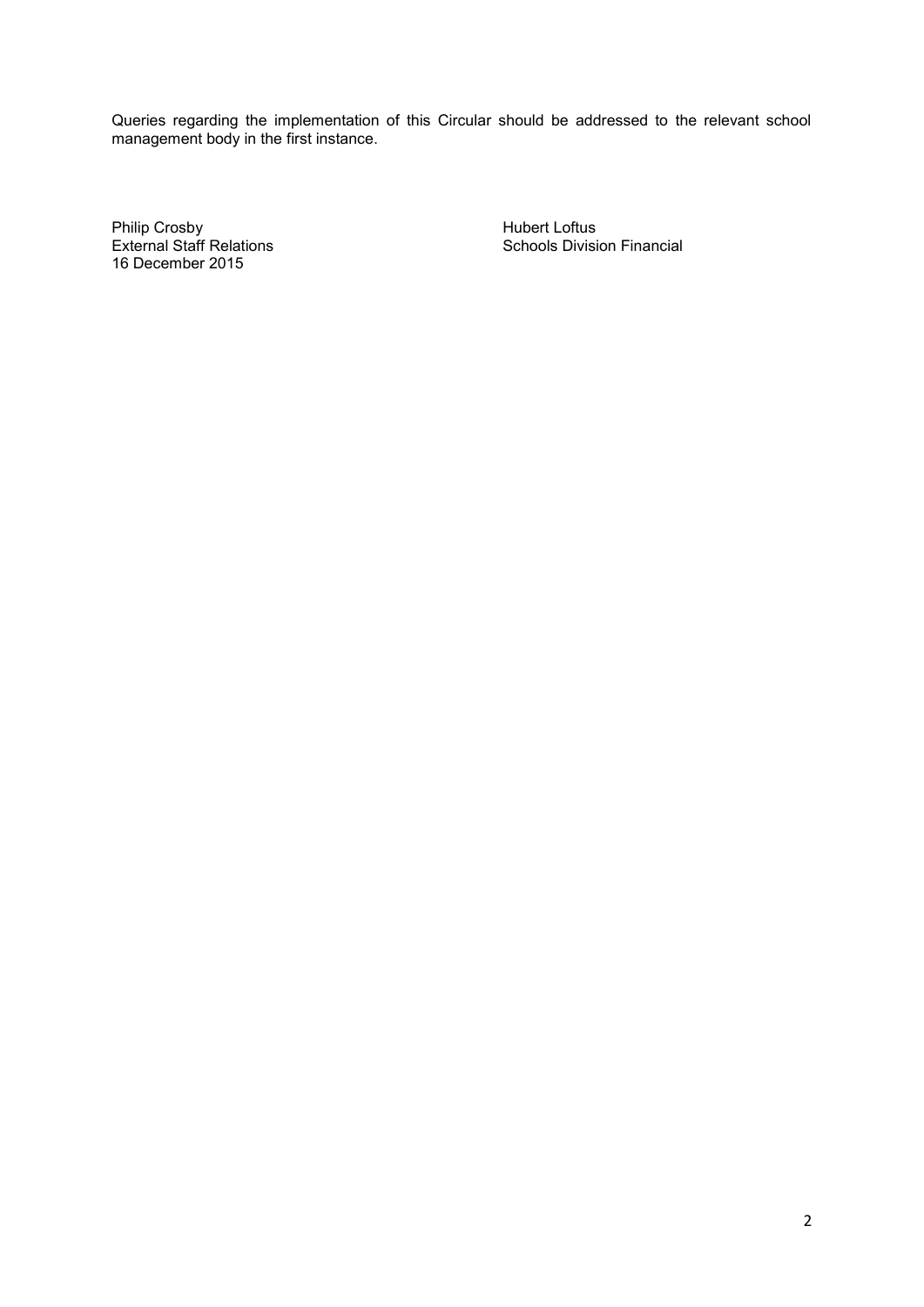## **PART A**

## **School Secretaries and Caretakers employed by Boards of Management of primary schools using Ancillary Services Grant funding who are not currently paid on a salary scale equivalent to a public service salary scale**

1. The purpose of Part A of this Circular is to inform management authorities of the implementation on 1 January 2016 of Phase 1 of the agreement reached with the union side on foot of the Arbitrator's findings in relation to the pay of grant-funded School Secretaries and Caretakers.

## **Application of the Agreement**

- 2. The pay increases set out in the agreement apply to School Secretaries and Caretakers employed by Boards of Management of primary schools, who are not currently paid on a salary scale equivalent to a public service salary scale and whose pay is funded from the ancillary services grant paid to schools by this Department.
- 3. In accordance with the terms of the agreement, the pay increases set out in the agreement do not apply to School Secretaries or Caretakers who are currently paid on a salary scale equivalent to a public service salary scale, regardless of the source of funding for their salary.
- 4. The pay increases set out in the agreement do not apply to Clerical Officers or Caretakers employed under the 1978/79 Schemes, who are paid through the payroll operated by the Department.

## **Implementation of Phase 1 of the Agreement – Increase in Hourly Rate and Introduction of Minimum Hourly Rate with effect from 1 January 2016**

- 5. An increase of 2.5% in the hourly pay rate/annual salary of School Secretaries and Caretakers referred to at paragraph 2 above to be implemented by employers with effect from 1 January 2016.
- 6. A minimum hourly rate of €10.25 to be implemented by employers for School Secretaries and Caretakers referred to at paragraph 2 above with effect from 1 January 2016. The minimum hourly rate of €10.25 is inclusive of the 2.5% increase referred to at paragraph 5 above.

## **Implementation of Future Phases of the Agreement**

7. Notification regarding future phases of the agreement and the associated increases in grant funding will issue in due course closer to the relevant implementation date.

## **Prohibition on Decrease of Working Hours on foot of the Agreement**

8. The application of the agreement should in no case result in or be the cause of a diminution of the quantum of hours work available to any School Secretary or Caretaker. However this does not preclude a school from reducing the quantum of hours for any objective reason such as declining enrolments etc.

## **Increase in Working Hours**

9. Any increase in working hours for a school secretary or caretaker must be managed within the standard grant funding. The application form in Appendix 1 cannot be used to seek funding for an increase in working hours.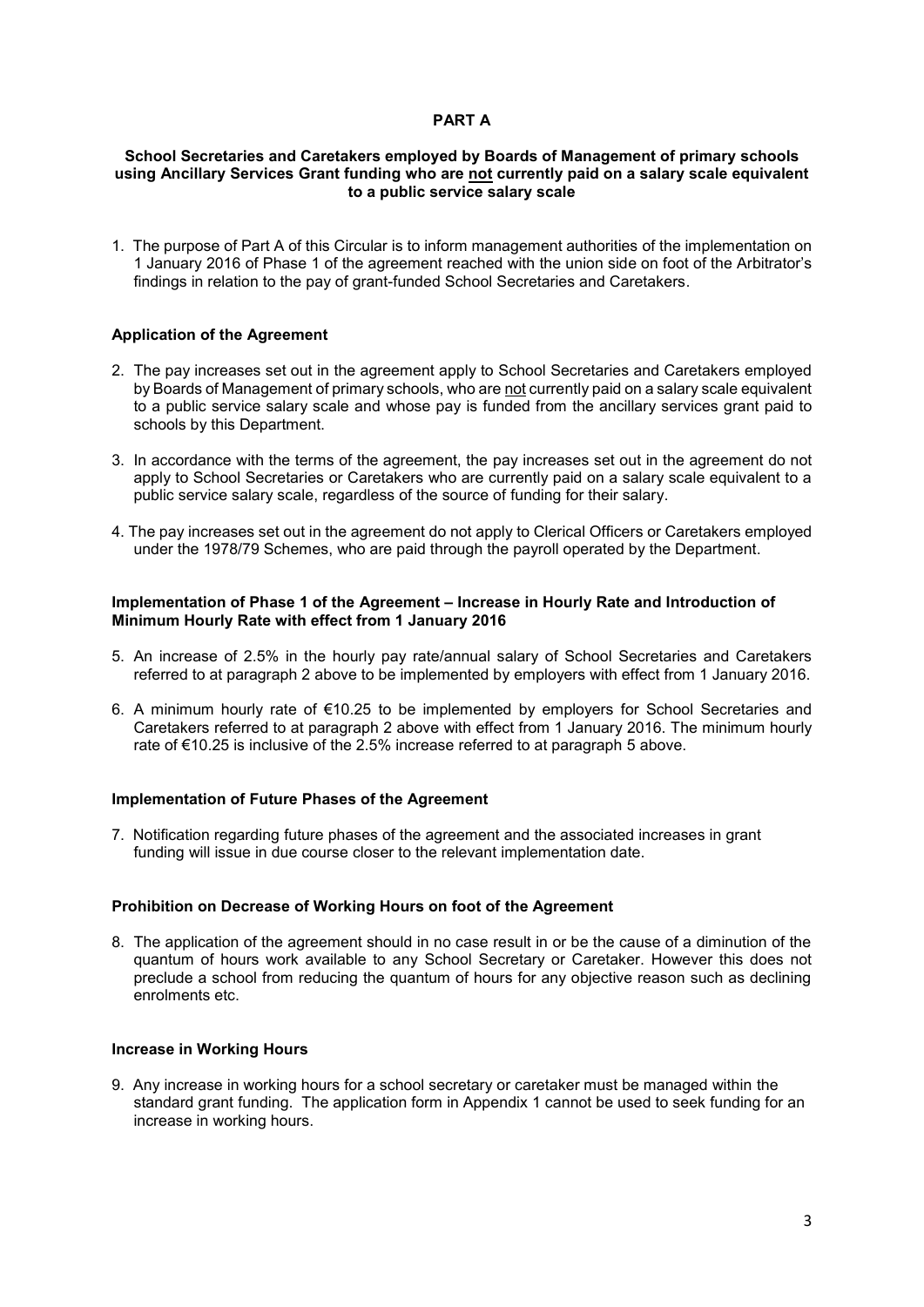## **PART B**

## **School Secretaries and Caretakers employed by Boards of Management of primary schools using the ancillary services grant funding who are currently paid on a salary scale equivalent to a public service salary scale**

#### **and**

## **Cleaners employed by Schools using ancillary or capitation grant funding**

- 1. The purpose of Part B of this Circular is to inform management authorities of the pay increases payable on 1 January 2016 under the Financial Emergency Measures in the Public Interest Act 2015 (FEMPI Act 2015) to:
	- School Secretaries and Caretakers employed by schools using ancillary services grant funding who are currently paid on a salary scale equivalent to a public service salary scale; and
	- Cleaners employed by schools using ancillary or capitation grant funding.

## **Application of the FEMPI Act 2015**

- 2. In accordance with the FEMPI Act 2015, the following increases are payable with effect from 1 January 2016 to the staff described in paragraph 1 above:
	- Whole-time annual basic pay up to  $\epsilon$ 24,000 are increased by 2.5%; and
	- Whole-time annual basic pay from €24,001 up to €31,000 are increased by 1%. (Note: this means a salary of  $\epsilon$ 25,000 is increased by  $\epsilon$ 250 i.e. 1% of  $\epsilon$ 25,000)

## **National Minimum Wage Increase to €9.15 with effect from 1 January 2016**

3. Employers should note that under the terms of the National Minimum Wage Order (S.I. No. 442 of 2015) the national minimum wage will increase to €9.15 per hour with effect from 1 January 2016.

This rate of €9.15 per hour is inclusive of the increases under the FEMPI Act 2015 as outlined in this Circular i.e. the 2.5% or 1% increase as applicable is applied to the individual's pay on the 1 January 2016 in the first instance and if the individual's hourly rate is below €9.15 following this calculation, then the individual's hourly rate is further increased to €9.15.

## **Part-time Staff**

4. The pay of part-time staff should be revised, in accordance with normal arrangements, by reference to the pay of whole-time staff to which they are related for pay purposes in accordance with this Circular.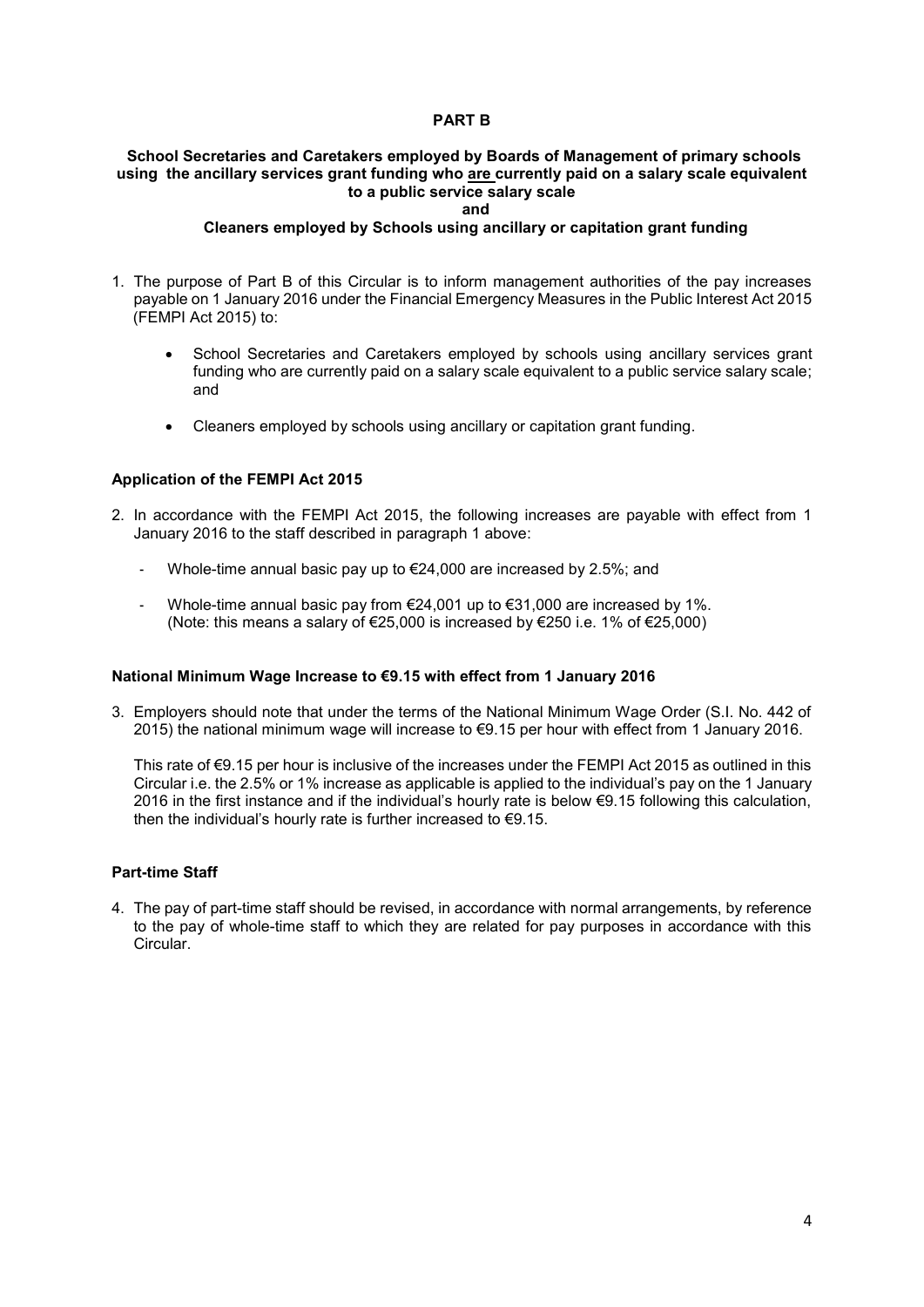## **PART C Revised Rates of Ancillary Services Grant funding to Schools**

(for payment in March 2016)

## **1. Mainstream Schools**

The standard full rate ancillary services grant is increased by €6 from €147 to €153 per pupil.

This brings the combined ancillary and capitation funding to €323 i.e €153+ €170

The standard reduced rate grant is increased by €4 from €73.50 to €77.50 per pupil. (applicable for schools that have either a secretary or caretaker under the 1978/79 scheme and paid via the payroll operated by the Department)

## **2. Special Schools**

Special schools are paid the Ancillary Services grant based on the number of authorised fulltime teaching staff approved by the Department for the school as outlined below. The maximum grant is paid based on a ceiling of 16 teachers.

| No of teachers | <b>Full Grant</b> | <b>Reduced Grant</b> |
|----------------|-------------------|----------------------|
| 1              | €11,460.00        | €5,790.00            |
| 2              | €11,842.00        | €5,983.00            |
| 3              | €18,336.00        | €9,264.00            |
| 4              | €24,830.00        | €12,545.00           |
| 5              | €31,324.00        | €15,826.00           |
| 6              | €37,627.00        | €19,010.50           |
| $\overline{7}$ | €43,548.00        | €22,002.00           |
| 8              | €49,278.00        | €24,897.00           |
| 9              | €51,952.00        | €26,248.00           |
| 10             | €58,255.00        | €29,432.50           |
| 11             | €64,558.00        | €32,617.00           |
| 12             | €70,861.00        | €35,801.50           |
| 13             | €77,164.00        | €38,986.00           |
| 14             | €83,467.00        | €42,170.50           |
| 15             | €89,770.00        | €45,355.00           |
| 16             | €95,500.00        | €48,250.00           |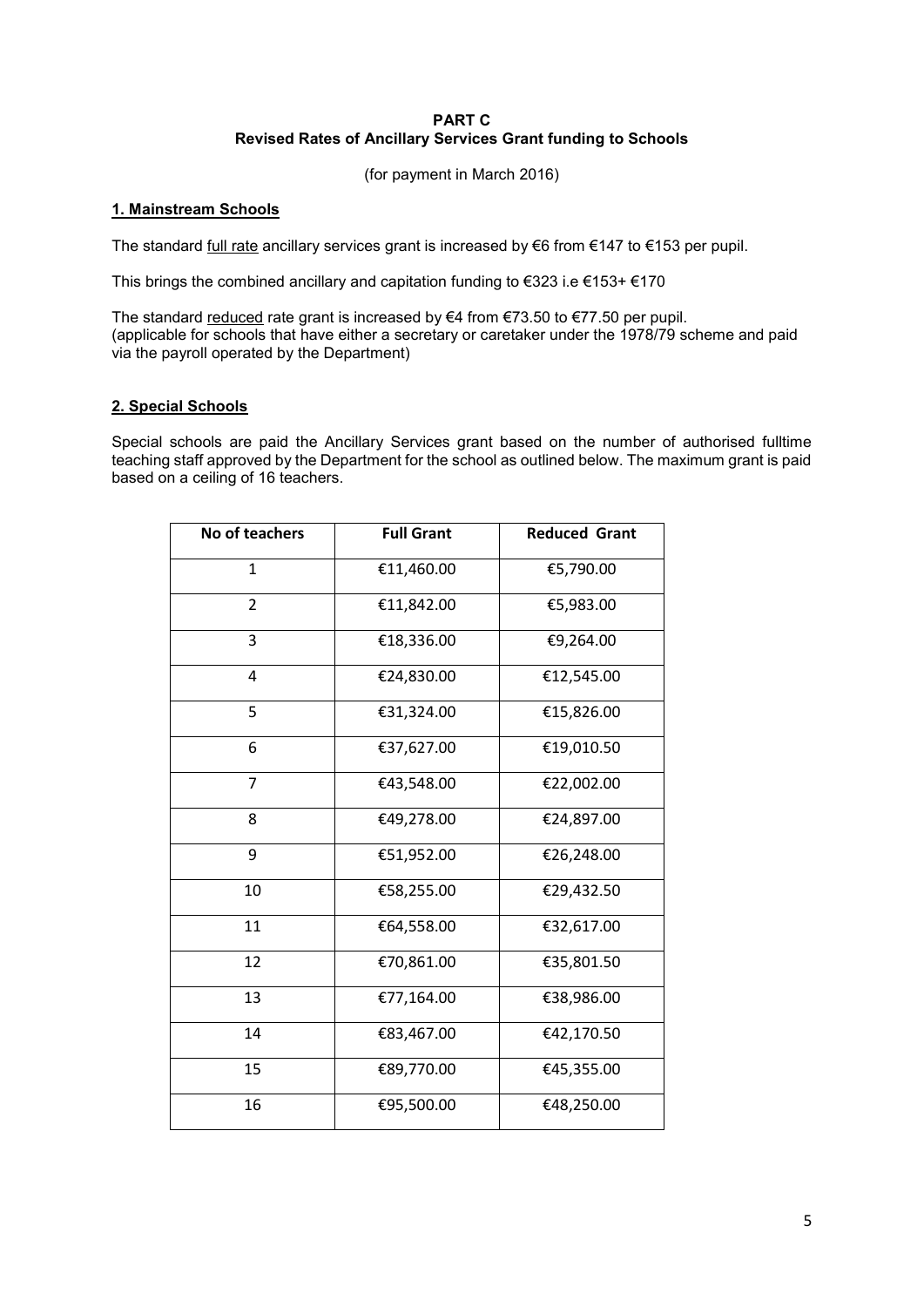# *Appendix 1*

# **Application Form for additional funding**

(Confined to those schools that in December 2015 pay an hourly rate of less than €10 per hour to their School Secretaries and Caretakers from the ancillary services grant and who will have insufficient funds in 2016 to pay the new minimum hourly rate of €10.25 that comes into effect from 1 January 2016).

| <b>School Name</b>    |              |             |
|-----------------------|--------------|-------------|
| <b>Roll Number</b>    |              |             |
| <b>School Address</b> |              |             |
|                       |              |             |
| <b>School Email</b>   |              |             |
| <b>School Phone</b>   |              |             |
| <b>Key Contact</b>    | <b>Title</b> | <b>Name</b> |
|                       |              |             |

## **Details of hours worked and rates paid**

|       |                                                                                                                                                                               | <b>Secretary</b> | <b>Caretaker</b> |
|-------|-------------------------------------------------------------------------------------------------------------------------------------------------------------------------------|------------------|------------------|
| (i)   | Gross contractual weekly hours @<br>December 2015 (inclusive of paid meal<br>breaks)                                                                                          |                  |                  |
| (ii)  | Number of contractual weeks to be<br>worked between 01/01/2016 and<br>31/12/2016 (including periods of paid<br>annual leave but excluding periods of<br>unpaid leave/lay-off) |                  |                  |
| (iii) | Total annual contracted hours between<br>01/01/2016 and 31/12/2016<br>i.e. multiply (i) by (ii)                                                                               |                  |                  |
| (iv)  | Hourly rate of pay on 01/01/2016 inclusive<br>of the 2.5% pay increase                                                                                                        |                  |                  |
| (v)   | Difference per hour between hourly rate<br>inclusive of the 2.5% increase and the<br>minimum hourly rate of €10.25<br>i.e. $€10.25$ minus (iv)                                |                  |                  |
| (vi)  | The shortfall in the hourly rate by the<br>total contractual hours to be worked in<br>2016<br>i.e. (iii) multiplied by $(v)$                                                  |                  |                  |
| (vii) | Amount of additional funding requested<br>for 2016                                                                                                                            |                  |                  |

If a school is applying for additional funding in respect of more than one secretary or caretaker, then a separate application form should be completed.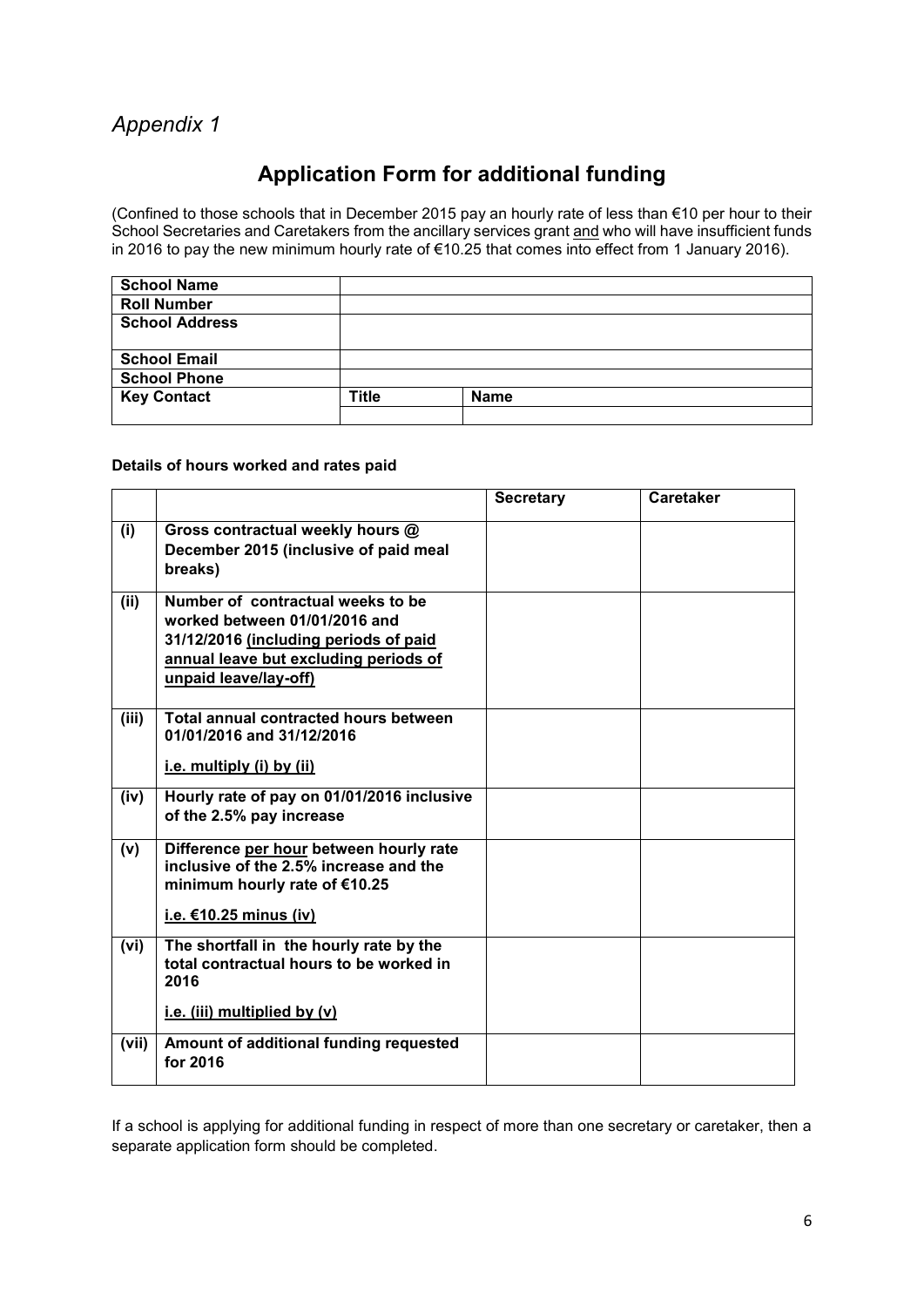## **Declaration:**

I certify that all the information set out in this application form is correct and that the school has insufficient funding to pay the minimum hourly rate of €10.25 to its secretaries and caretakers in accordance with the requirements of Circular 0076/2015.

I confirm that this application for additional funding is based on the existing contractual weekly hours for the secretary/caretaker as at December 2015 and that these hours will not be increased in 2016.

I confirm that all relevant supporting documentation in respect of this application for additional funding is available for inspection by the Department if requested.

Signature of School Principal

Signature of Chairperson of BOM

Date: \_\_\_\_\_\_\_\_\_\_\_\_\_\_\_\_\_\_\_\_\_\_\_\_\_\_\_\_\_\_\_\_

\_\_\_\_\_\_\_\_\_\_\_\_\_\_\_\_\_\_\_\_\_\_\_\_\_\_\_\_\_\_\_\_\_\_\_\_\_

**\_\_\_\_\_\_\_\_\_\_\_\_\_\_\_\_\_\_\_\_\_\_\_\_\_\_\_\_\_\_\_\_\_\_\_\_\_\_**

**School Roll Number\_\_\_\_\_\_\_\_\_\_\_\_\_\_\_\_\_\_\_\_\_\_\_**

PLEASE RETURN COMPLETED FORM TO:

**Schools Division Financial, Department of Education and Skills, Cornamaddy, Athlone, County Westmeath as soon as possible and no later than 31st March 2016.**